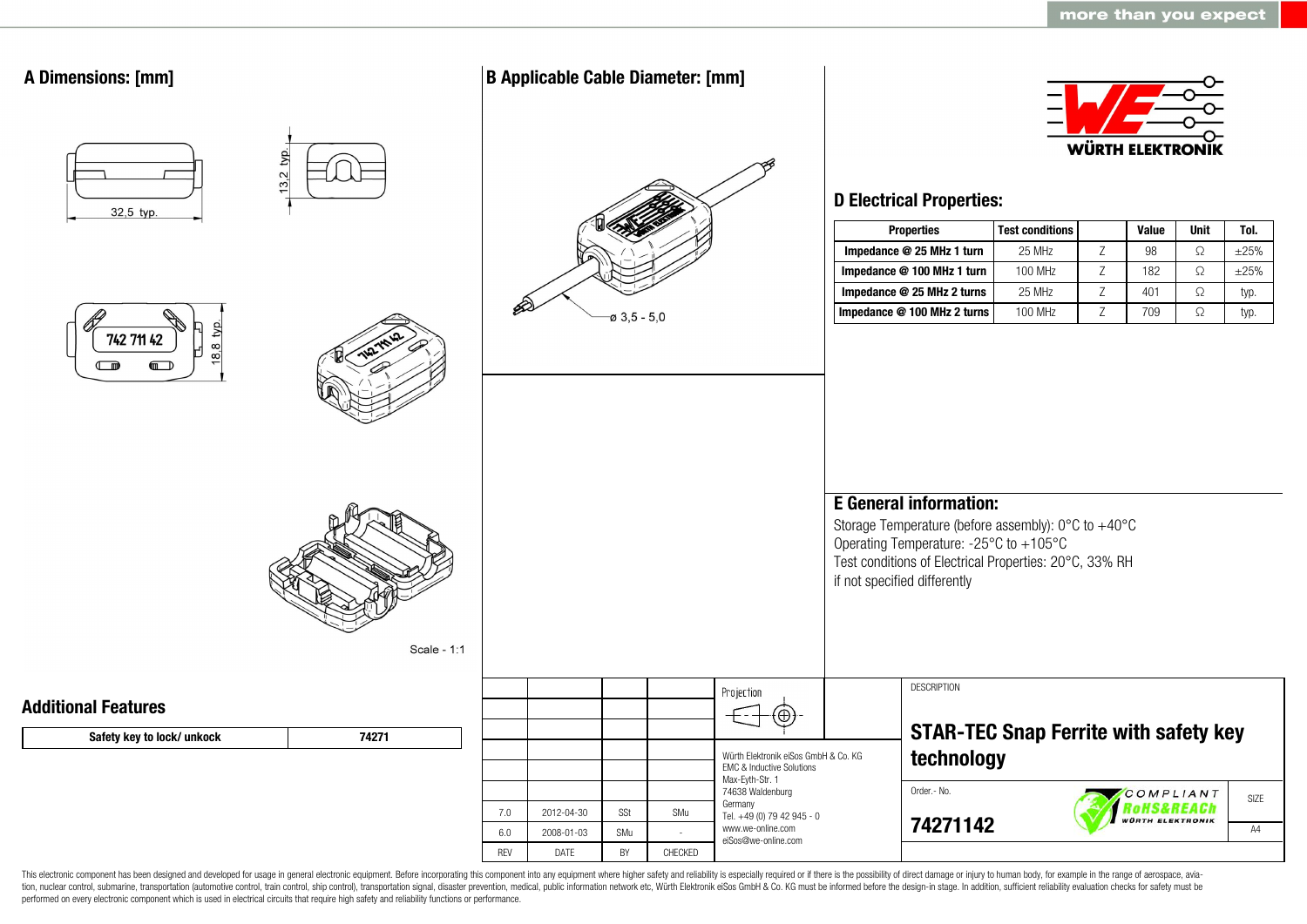

#### **Ferrite core Ferrite core Ferrite core Plastic housing Plastic housing Test cable Test cable Properties** Material Initial permeability Curie temperature Colour Flammability Classification Applicable cable Applicable cable length  $\mu$ <sub>i</sub>  $T_{C}$ **Value** 4 W 620 620 150 Grey UL94-V0 AWG26 165 **Unit** °C mm **Tol.** typ. typ.

**D2 General Properties:**

# **F Typical Impedance Characteristics:**



|            |            |     |                | Projection<br>$\Theta$                                                       |  | <b>DESCRIPTION</b> | <b>STAR-TEC Snap Ferrite with safety key</b>       |      |
|------------|------------|-----|----------------|------------------------------------------------------------------------------|--|--------------------|----------------------------------------------------|------|
|            |            |     |                | Würth Elektronik eiSos GmbH & Co. KG<br><b>FMC &amp; Inductive Solutions</b> |  | technology         |                                                    |      |
|            |            |     |                | Max-Eyth-Str. 1<br>74638 Waldenburg                                          |  | Order.- No.        | COMPLIANT<br>RoHS&REACh<br><b>WÜRTH ELEKTRONIK</b> | SIZE |
| 7.0        | 2012-04-30 | SSt | SMu            | Germany<br>Tel. +49 (0) 79 42 945 - 0                                        |  | 74271142           |                                                    |      |
| 6.0        | 2008-01-03 | SMu |                | www.we-online.com<br>eiSos@we-online.com                                     |  |                    |                                                    | A4   |
| <b>RFV</b> | DATF       | BY  | <b>CHFCKFD</b> |                                                                              |  |                    |                                                    |      |

This electronic component has been designed and developed for usage in general electronic equipment. Before incorporating this component into any equipment where higher safety and reliability is especially required or if t performed on every electronic component which is used in electrical circuits that require high safety and reliability functions or performance.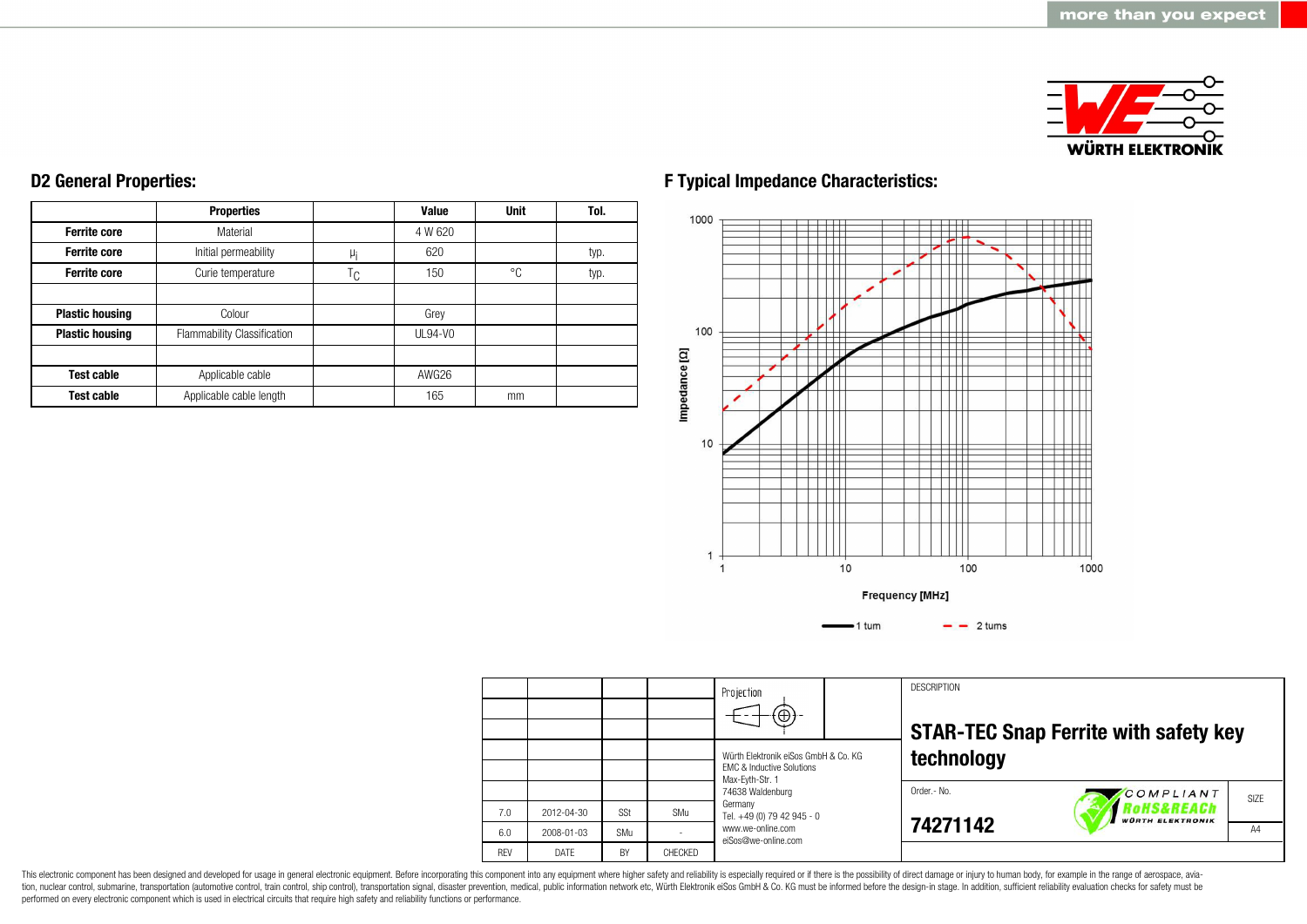# **I Cautions and Warnings:**

# **The following conditions apply to all goods within the product series of WE-STAR TEC of Würth Elektronik eiSos GmbH & Co. KG:**

#### **General:**

All recommendations according to the general technical specifications of the data sheet have to be complied with.

The disposal and operation of the product within ambient conditions which probably alloy or harm the component surface has to be avoided.

The packaging of the product is to encase the needed humidity of the plastic housing. To ensure the humidity level, the products have to be stored in this delivered packaging. If not, the products are losing their humidity. In this case you can re-condition the components according to the internal standard WE1883 to ensure the necessary humidity in the plastic.

To ensure the operating mode of the product, the ambient temperature at processing (when the part will be mounted on the cable) has to be in the range of 15 to 25 °C.

Before mounting, the part should be stored for one hour in this condition.

The responsibility for the applicability of customer specific products and the use in a particular customer design is always within the authority of the customer. All technical specifications for standard products do also apply for customer specific products.

Direct mechanical impact to the product and the forcible closing of this shall be prevented as the ferrite material of the ferrite body or the plastic housing could flake or in the worst case it could break.

#### **Product specific:**

Follow all instructions mentioned in the datasheet, especially:

- •The cable diameter must be pointed out, otherwise no warranty will be sustained.
- •Violation of the technical product specifications such as exceeding the nominal rated current will result in the loss of warranty.

|            |            |     |                | Projection<br>$\left( \oplus \right)$                                                           |  | <b>DESCRIPTION</b> | <b>STAR-TEC Snap Ferrite with safety key</b>                 |      |  |
|------------|------------|-----|----------------|-------------------------------------------------------------------------------------------------|--|--------------------|--------------------------------------------------------------|------|--|
|            |            |     |                | Würth Elektronik eiSos GmbH & Co. KG<br><b>EMC &amp; Inductive Solutions</b><br>Max-Eyth-Str. 1 |  | technology         |                                                              |      |  |
| 7.0        | 2012-04-30 | SSt | SMu            | 74638 Waldenburg<br>Germany<br>Tel. +49 (0) 79 42 945 - 0                                       |  | Order.- No.        | COMPLIANT<br><b>OHS&amp;REACh</b><br><b>WÜRTH ELEKTRONIK</b> | SIZE |  |
| 6.0        | 2008-01-03 | SMu |                | www.we-online.com<br>eiSos@we-online.com                                                        |  | 74271142           |                                                              | A4   |  |
| <b>RFV</b> | DATE       | BY  | <b>CHECKED</b> |                                                                                                 |  |                    |                                                              |      |  |

This electronic component has been designed and developed for usage in general electronic equipment. Before incorporating this component into any equipment where higher safety and reliability is especially required or if t tion, nuclear control, submarine, transportation (automotive control, train control), ship control), transportation signal, disaster prevention, medical, public information network etc. Würth Elektronik eiSos GmbH & Co. KG performed on every electronic component which is used in electrical circuits that require high safety and reliability functions or performance.